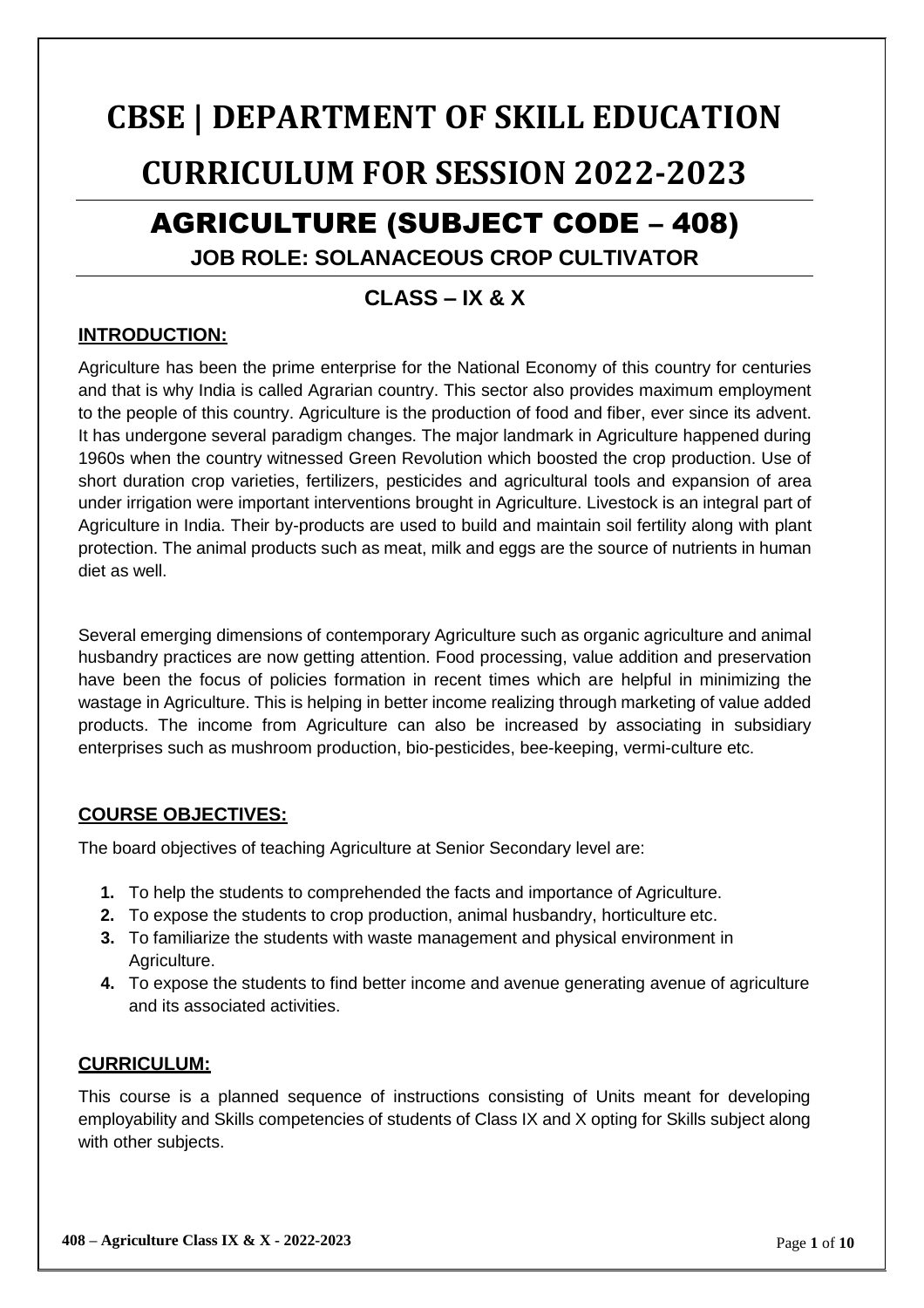## AGRICULTURE (SUBJECT CODE - 408)

## CLASS – IX (SESSION 2022-2023)

**Total Marks: 100 (Theory-50 + Practical-50)**

|                           | <b>UNITS</b>                                   |                             | <b>NO. OF HOURS for</b><br><b>Theory and Practical</b><br>200 | <b>MAX. MARKS</b><br>for Theory and<br><b>Practical</b><br>100 |
|---------------------------|------------------------------------------------|-----------------------------|---------------------------------------------------------------|----------------------------------------------------------------|
|                           | <b>Employability Skills</b>                    |                             |                                                               |                                                                |
|                           | Unit 1: Communication Skills-I                 |                             | 10                                                            | $\overline{2}$                                                 |
| ⋖                         | Unit 2: Self-Management Skills-I               |                             | 10                                                            | $\overline{2}$                                                 |
| Part                      | Unit 3 : ICT Skills-I                          |                             | 10                                                            | $\overline{2}$                                                 |
|                           | Unit 4 : Entrepreneurial Skills-I              |                             | 15                                                            | $\overline{2}$                                                 |
|                           | Unit 5 : Green Skills-I                        |                             | 05                                                            | $\overline{2}$                                                 |
|                           | <b>Total</b>                                   |                             | 50                                                            | 10                                                             |
|                           | <b>Subject Specific Skills</b>                 | <b>Theory</b><br>(In Hours) | <b>Practical</b><br>(In Hours)                                | <b>Marks</b>                                                   |
| മ                         | Unit 1: Introduction to Horticulture           | 20                          | 10                                                            |                                                                |
| Part                      | Unit 2: Seed selection and seeding production  | 30                          | 15                                                            | 20                                                             |
|                           | Unit 3: Soil preparation and transplanting     | 25                          | 15                                                            |                                                                |
|                           | Unit 4: Nutrient management in vegetable crops | 20                          | 15                                                            | 20                                                             |
|                           | <b>Total</b>                                   | 95                          | 55                                                            | 40                                                             |
|                           | <b>Practical Work</b>                          |                             |                                                               |                                                                |
| ပ                         | <b>Practical Examination</b>                   |                             |                                                               | 15                                                             |
| Part                      | <b>Written Test</b>                            |                             |                                                               | 10                                                             |
|                           | Viva Voce                                      |                             |                                                               | 10                                                             |
|                           | <b>Total</b>                                   |                             |                                                               | 35                                                             |
| $\mathbf{\Omega}$<br>Part | <b>Project Work / Field Visit</b>              |                             |                                                               |                                                                |
|                           | Practical File / Student Portfolio             |                             |                                                               | 10                                                             |
|                           | Viva Voce                                      |                             |                                                               | 05                                                             |
|                           | <b>Total</b><br><b>GRAND TOTAL</b>             |                             | 200                                                           | 15<br>100                                                      |
|                           |                                                |                             |                                                               |                                                                |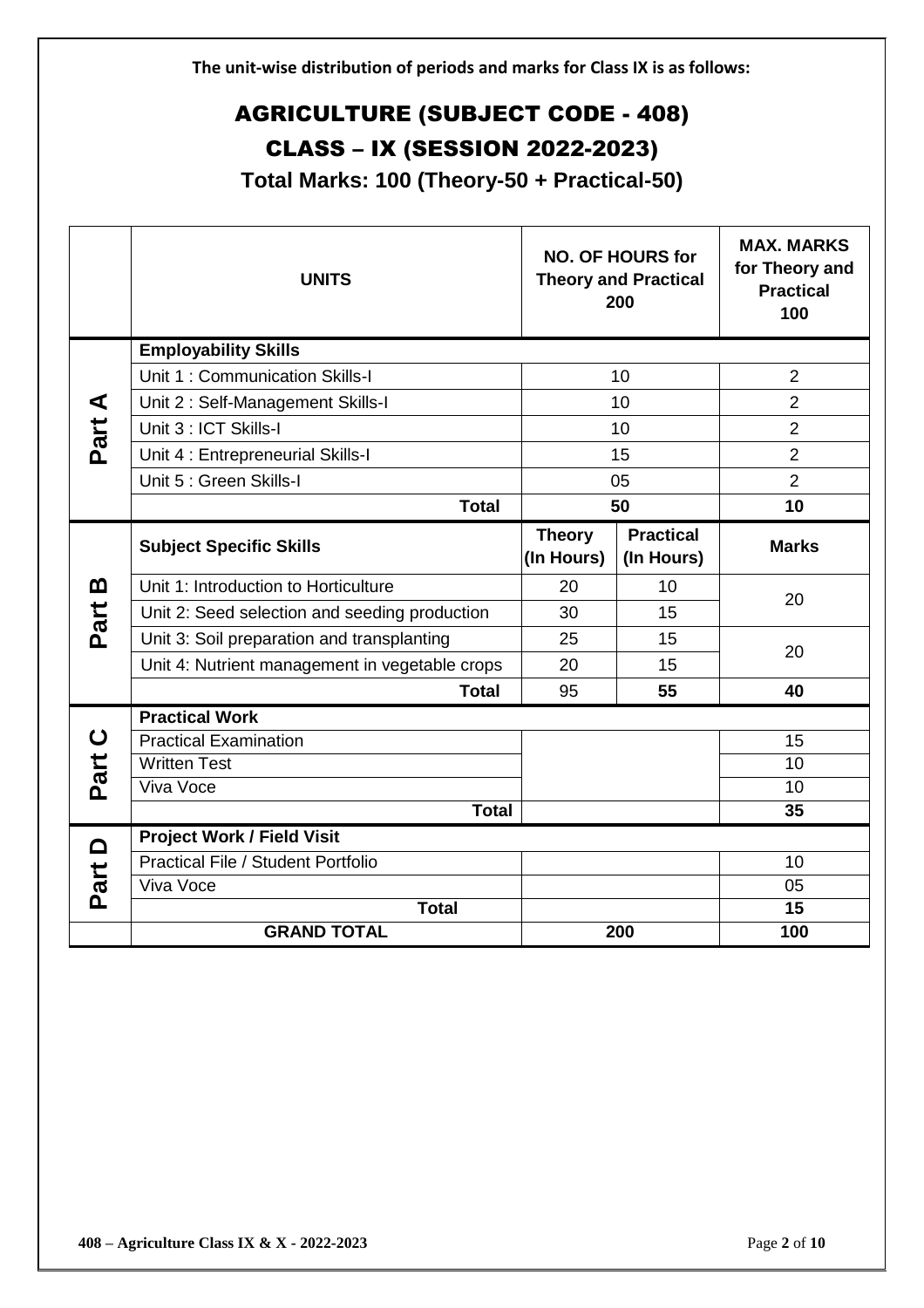## **DETAILED CURRICULUM/TOPICS FOR CLASS IX:**

## **Part-A: EMPLOYABILITY SKILLS**

| <b>S. No.</b> | Units                                                           | <b>Duration in Hours</b> |
|---------------|-----------------------------------------------------------------|--------------------------|
| 1.            | Unit 1: Communication Skills-I                                  | 10                       |
| 2.            | Unit 2: Self-management Skills-I                                | 10                       |
| 3.            | Unit 3: Basic Information and Communication Technology Skills-I | 10                       |
| 4.            | Unit 4: Entrepreneurial Skills-I                                | 15                       |
| 5.            | Unit 5: Green Skills-I                                          | 05                       |
|               | <b>TOTAL</b>                                                    | 50                       |

## **NOTE: Detailed Curriculum/ Topics to be covered under Part A: Employability Skills can be downloaded from CBSE website**.

## **Part-B – SUBJECT SPECIFIC SKILLS**

- Unit 1: Introduction to Horticulture
- Unit 2: Seed selection and seedling production
- Unit 3: Soil preparation and transplanting
- Unit 4: Nutrient management in vegetable crops

## **UNIT 1: INTRODUCTION TO HORTICULTURE**

| <b>LEARNING OUTCOMES</b>                                                    | <b>THEORY</b>                                                                                                               | <b>PRACTICAL</b>                                                                                                                                                   |
|-----------------------------------------------------------------------------|-----------------------------------------------------------------------------------------------------------------------------|--------------------------------------------------------------------------------------------------------------------------------------------------------------------|
| 1. Describe the present<br>status and prospects<br>of Horticulture in India | 1. Define Horticulture<br>2. Importance of horticulture in<br>daily life<br>3. Prospects of Horticulture in<br>India        | 1. Enlist the major horticultural<br>crops in India and your locality                                                                                              |
| 2. Classify and<br>categorize horticulture<br>crops                         | <b>Branches of horticulture</b><br>1.<br>Different horticultural crops<br>2.<br>and their major growing<br>regions in India | 1. Draw a diagram depicting the<br>classification of horticultural crops                                                                                           |
| 3. Carry out important<br>horticultural<br>operations                       | 1. Horticultural operations viz.<br>training, pruning and<br>transplanting                                                  | Visit to a nursery/Horticulture<br>$\mathbf{1}$ .<br>farm for Demonstration of<br>pruning, Training and<br>transplanting of seedlings<br>Practice of pruning<br>2. |
| 4. Describe olericulture<br>and importance of<br>vegetable in<br>human diet | Olericulture<br>1.<br>Importance of vegetable in<br>2.<br>human Diet                                                        | 1. Demonstrate the<br>availability of nutrients through<br>vegetables<br>using charts/pictures                                                                     |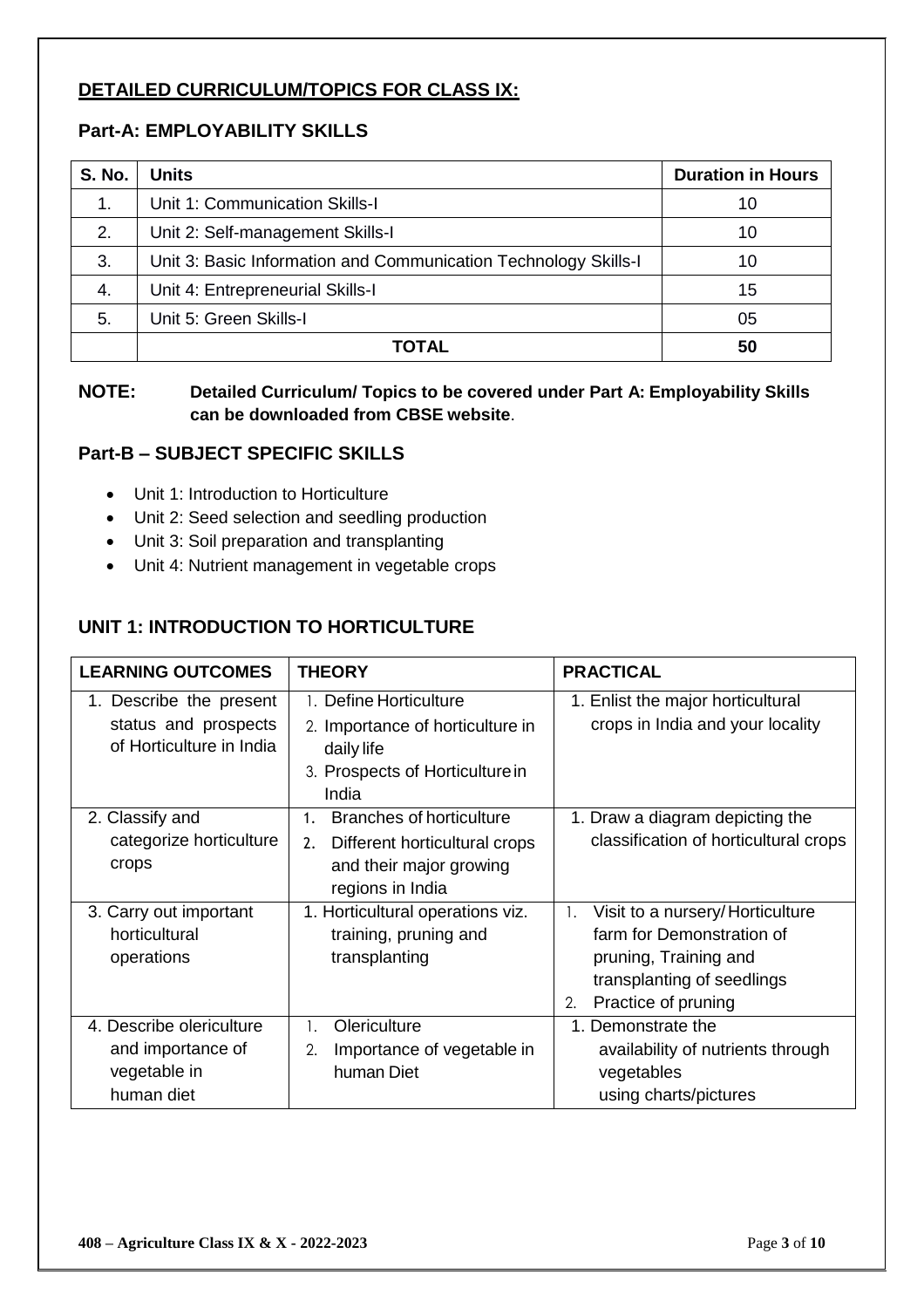## **UNIT 2: SEED SELECTION AND SEEDLING PRODUCTION**

| <b>LEARNING OUTCOMES</b>                                  | <b>THEORY</b>                                                                                                                                                                                                   | <b>PRACTICAL</b>                                                                                                                                                                                                                                                                                                                                                                                          |
|-----------------------------------------------------------|-----------------------------------------------------------------------------------------------------------------------------------------------------------------------------------------------------------------|-----------------------------------------------------------------------------------------------------------------------------------------------------------------------------------------------------------------------------------------------------------------------------------------------------------------------------------------------------------------------------------------------------------|
| 1. Select the seed &<br>procurement of seed               | 1. Various characteristics<br>of seed with their<br>suitability to the<br>location<br>2. Characteristics of<br>healthy varieties<br>3. Demand of various<br>varieties in the market                             | 1. Identify various<br>and<br>appropriate<br>variety<br>(including<br>hybrid)<br>οf<br>Solanaceous crops<br>2. Identify various<br>vendors<br>suppliers<br>(including<br>government nurseries<br>/department) of the seed that<br>are certified<br>3. Procure<br>seeds<br>in<br>appropriate quantity<br>4. Identify<br>market<br>rates<br>for<br>Solanaceous crop seeds (such as<br>tomato,<br>capsicum,) |
| 2. Prepare seed bed                                       | Preparing the site for<br>1.<br>seed bed<br>Soil sterilization -<br>2.<br>solarisation and<br>chemical treatment<br>3. Seed treatment<br>techniques with<br>chemicals                                           | 1. Demonstration of the<br>procedure of preparation of<br>various types of seed beds -<br>raised, sunken, level                                                                                                                                                                                                                                                                                           |
| 3. Plant seeds on a seed<br>bed or containers             | 1. Factors affecting seed<br>germination - seed<br>viability, seed pests and<br>diseases, etc.<br>2. Factors to be considered<br>while planting seeds on<br>seed bed and polybags/<br>trays - time, depth, etc. | 1. Estimating how much seed is<br>required to grow a given<br>number of area for eachcrop<br>2. Planting seeds in the poly<br>bags/trays to aid in the<br>cultivation of Solanaceous crops<br>3. Counting the number of seeds<br>that have germinated so as to<br>assess mortality rate                                                                                                                   |
| 4. Manage nursery for<br>Solanaceous crops<br>cultivation | Advantages and<br>1.<br>disadvantages of soil<br>nursery or tray method<br>2. Depth and spacing of<br>planting seedlings in<br>case of soil nursery &<br>tray for Solanaceous<br>crops                          | 1. Identify soil nursery or tray<br>method for growing seedlings<br>2. Plant the seed at correct<br>depth and appropriate<br>spacing<br>3. Water the seedling at<br>appropriate time with<br>appropriate method                                                                                                                                                                                           |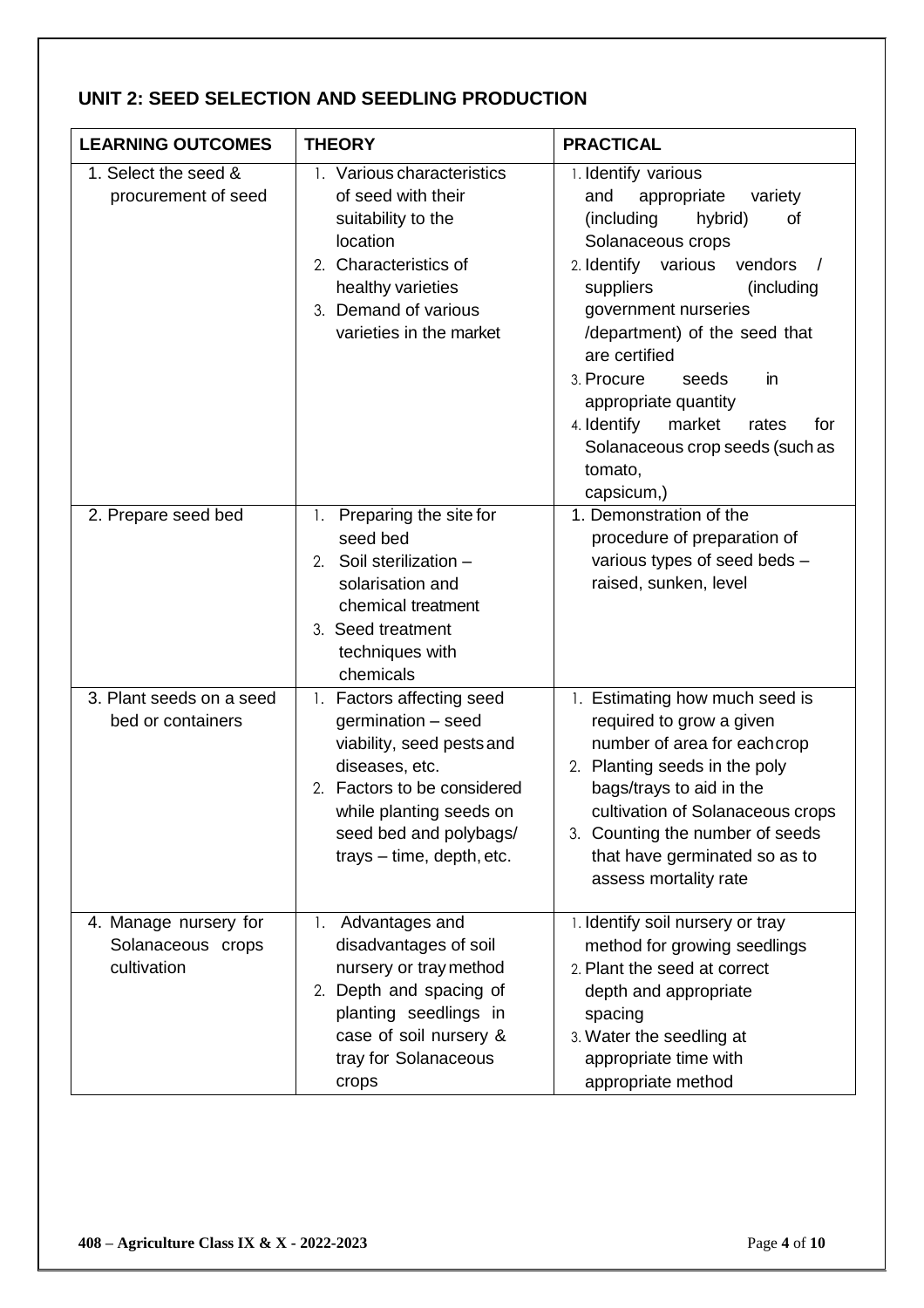## **UNIT 3: SOIL PREPARATION AND TRANSPLANTING**

| <b>LEARNING OUTCOMES</b>                   | <b>THEORY</b>                                                                                                                                                                                                                                                                                                                              | <b>PRACTICAL</b>                                                                                                                                                                          |
|--------------------------------------------|--------------------------------------------------------------------------------------------------------------------------------------------------------------------------------------------------------------------------------------------------------------------------------------------------------------------------------------------|-------------------------------------------------------------------------------------------------------------------------------------------------------------------------------------------|
| 1. Prepare Soil for<br>transplanting       | Importance of Soil testing<br>1.<br>Various authorized centers of<br>2.<br>soil testing<br>Level of soil tillage including<br>3.<br>depth of ploughing and<br>appropriate equipments for<br>plugging<br>Distance between ridges<br>4.<br>and furrows<br>Requirement of farm yard<br>5.<br>manure and fertilizer in<br>appropriate quantity | 1. Enlist the<br>authorised soil<br>testing centres in<br>your state.<br>2. Prepare the land<br>with ridges and<br>furrows<br>3. Application<br>of farm yard<br>manure and<br>fertilizers |
| 2. Apply transplanting<br>of the seedlings | Appropriate time for planting by<br>1.<br>taking in to account of soil,<br>climatic conditions<br>2.<br>Planting equipments (shovel or<br>trowel)<br>3.<br>Spacing between rows and plants<br>Advantages<br>4.<br>and<br>disadvantages of intercropping<br>and types of plant to<br>be intercropped<br>Advantages of crop rotation<br>5.   | 1. Demonstration<br>Transplanting of<br>seedling at<br>appropriate stage<br>and spacing                                                                                                   |

## **UNIT 4: NUTRIENT MANAGEMENT IN VEGETABLE CROPS**

| <b>LEARNING OUTCOMES</b>                                             | <b>THEORY</b>                                                                                                                                                                                                                                                                            | <b>PRACTICAL</b>                                                                                                                                                                                                                   |
|----------------------------------------------------------------------|------------------------------------------------------------------------------------------------------------------------------------------------------------------------------------------------------------------------------------------------------------------------------------------|------------------------------------------------------------------------------------------------------------------------------------------------------------------------------------------------------------------------------------|
| 1. Describe the Macro &<br>micronutrients in soil<br>and its testing | 1. Elements/components under<br>macro & micro nutrients<br>2. Function of each macro & micro<br>nutrient<br>3. Advantages & disadvantages<br>of particular macro & micro<br>nutrients                                                                                                    | 1. Understand the<br>basic<br>macro & micro nutrients<br>with their functions<br>2. Undertake testing of soil<br>to determine its nutrient<br>and fertilizer needs from<br>authorized laboratory<br>3. Collect soil testing report |
| 2. Apply manures,<br>fertilizers and<br>biofertilizers               | Types of organic manures<br>(farm yard manure,<br>compost, green manure,<br>vermicompost), fertilizers<br>and biofertilizers<br>Methods of application of<br>2.<br>manures, fertilizers and<br>biofertilizers<br>Time of application of manures,<br>3.<br>fertilizers and biofertilizers | 1. Visit to a Vegetable farm<br>for applying manures and<br>fertilizers as per the<br>recommended dose to<br>various vegetables                                                                                                    |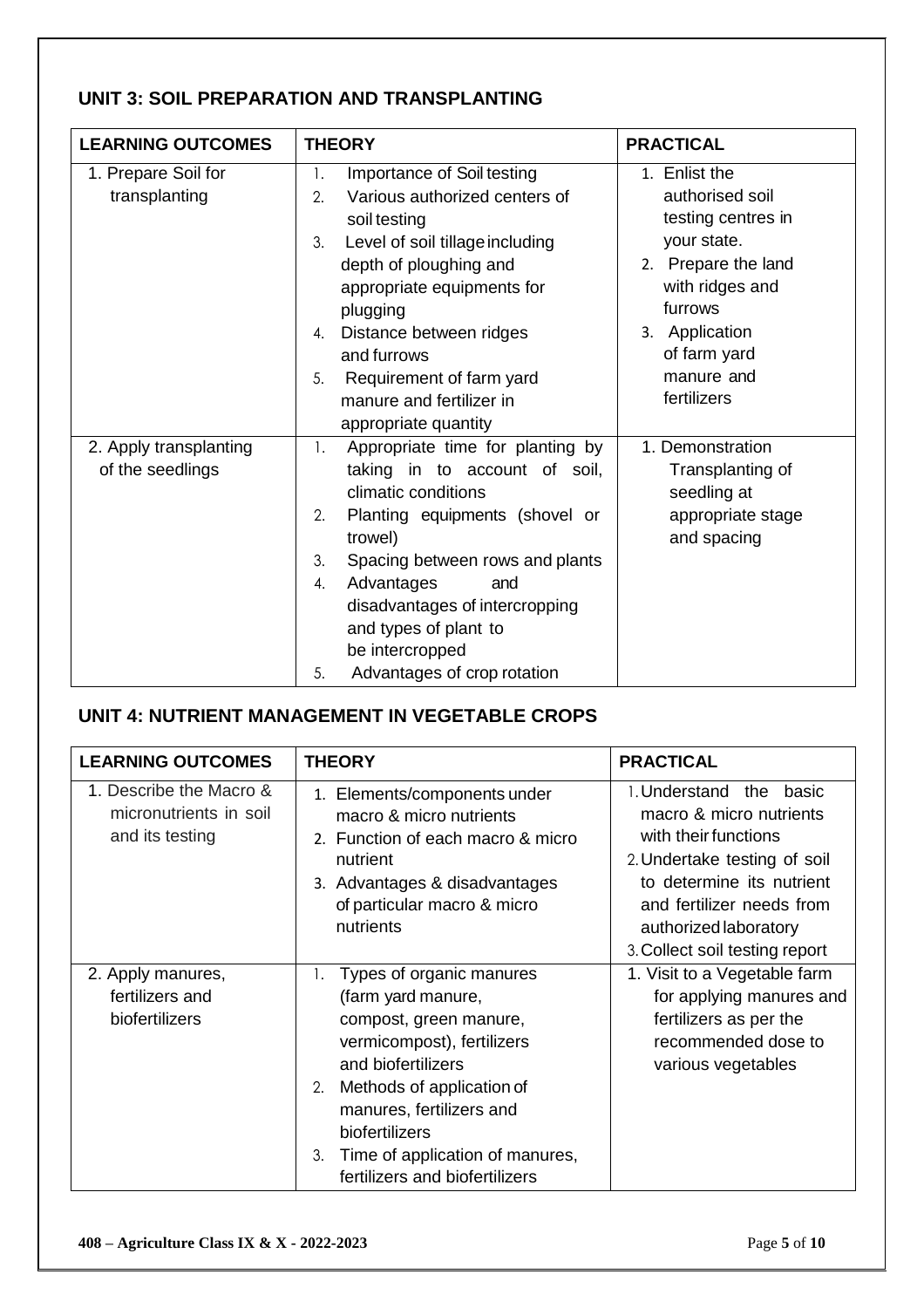| The unit-wise distribution of periods and marks for Class X is as follows: |                                                                                     |                             |                                                               |                                                                |  |
|----------------------------------------------------------------------------|-------------------------------------------------------------------------------------|-----------------------------|---------------------------------------------------------------|----------------------------------------------------------------|--|
| <b>AGRICULTURE (SUBJECT CODE - 408)</b>                                    |                                                                                     |                             |                                                               |                                                                |  |
|                                                                            | <b>CLASS - X (SESSION 2022-2023)</b><br>Total Marks: 100 (Theory-50 + Practical-50) |                             |                                                               |                                                                |  |
|                                                                            | <b>UNITS</b>                                                                        |                             | <b>NO. OF HOURS for</b><br><b>Theory and Practical</b><br>200 | <b>MAX. MARKS</b><br>for Theory and<br><b>Practical</b><br>100 |  |
|                                                                            | <b>Employability Skills</b>                                                         |                             |                                                               |                                                                |  |
|                                                                            | Unit 1: Communication Skills-II*                                                    |                             | 10                                                            |                                                                |  |
|                                                                            | Unit 2: Self-Management Skills-II                                                   |                             | 10                                                            | 3                                                              |  |
| Part A                                                                     | Unit 3: ICT Skills-II                                                               |                             | 10                                                            | 3                                                              |  |
|                                                                            | Unit 4: Entrepreneurial Skills-II                                                   |                             | 15                                                            | 4                                                              |  |
|                                                                            | Unit 5: Green Skills-II*                                                            |                             | 05                                                            | $\overline{\phantom{a}}$                                       |  |
|                                                                            | <b>Total</b>                                                                        | 50                          |                                                               | 10                                                             |  |
|                                                                            | <b>Subject Specific Skills</b>                                                      | <b>Theory</b><br>(In Hours) | <b>Practical</b><br>(In Hours)                                | <b>Marks</b>                                                   |  |
|                                                                            | Unit 1: Agricultural production and<br>management                                   | 30                          | 10                                                            |                                                                |  |
|                                                                            | Unit 2: Production and management of<br>horticultural crops                         | 25                          | 08                                                            | 20                                                             |  |
|                                                                            | Unit 3: Animal husbandry and dairying                                               | 10                          | 08                                                            |                                                                |  |
| Part B                                                                     | Unit 4: Post production handling, packaging<br>and processing of animal products    | 15                          | 08                                                            |                                                                |  |
|                                                                            | Unit 5: Seed production and nursery<br>management                                   | 10                          | 08                                                            | 20                                                             |  |
|                                                                            | Unit 6: Entrepreneurial skill development                                           | 10                          | 08                                                            |                                                                |  |
|                                                                            | <b>Total</b>                                                                        | 100                         | 50                                                            | 40                                                             |  |
|                                                                            | <b>Practical Work</b>                                                               |                             |                                                               |                                                                |  |
| $\mathbf C$                                                                | <b>Practical Examination</b>                                                        |                             |                                                               | 15                                                             |  |
| Part                                                                       | <b>Written Test</b>                                                                 |                             |                                                               | 10                                                             |  |
|                                                                            | Viva Voce                                                                           |                             |                                                               | 10                                                             |  |
|                                                                            | <b>Total</b>                                                                        |                             |                                                               | 35                                                             |  |
|                                                                            | <b>Project Work / Field Visit</b><br><b>Practical File / Student Portfolio</b>      |                             |                                                               |                                                                |  |
|                                                                            | Viva Voce                                                                           |                             |                                                               | 10<br>05                                                       |  |
| Part D                                                                     | <b>Total</b>                                                                        |                             |                                                               | 15                                                             |  |
|                                                                            |                                                                                     |                             |                                                               |                                                                |  |
|                                                                            | <b>GRAND TOTAL</b>                                                                  |                             | 200                                                           | 100                                                            |  |

**Note: \* marked units are to be assessed through Internal Assessment/ Student Activities. They are not to be assessed in Theory Exams**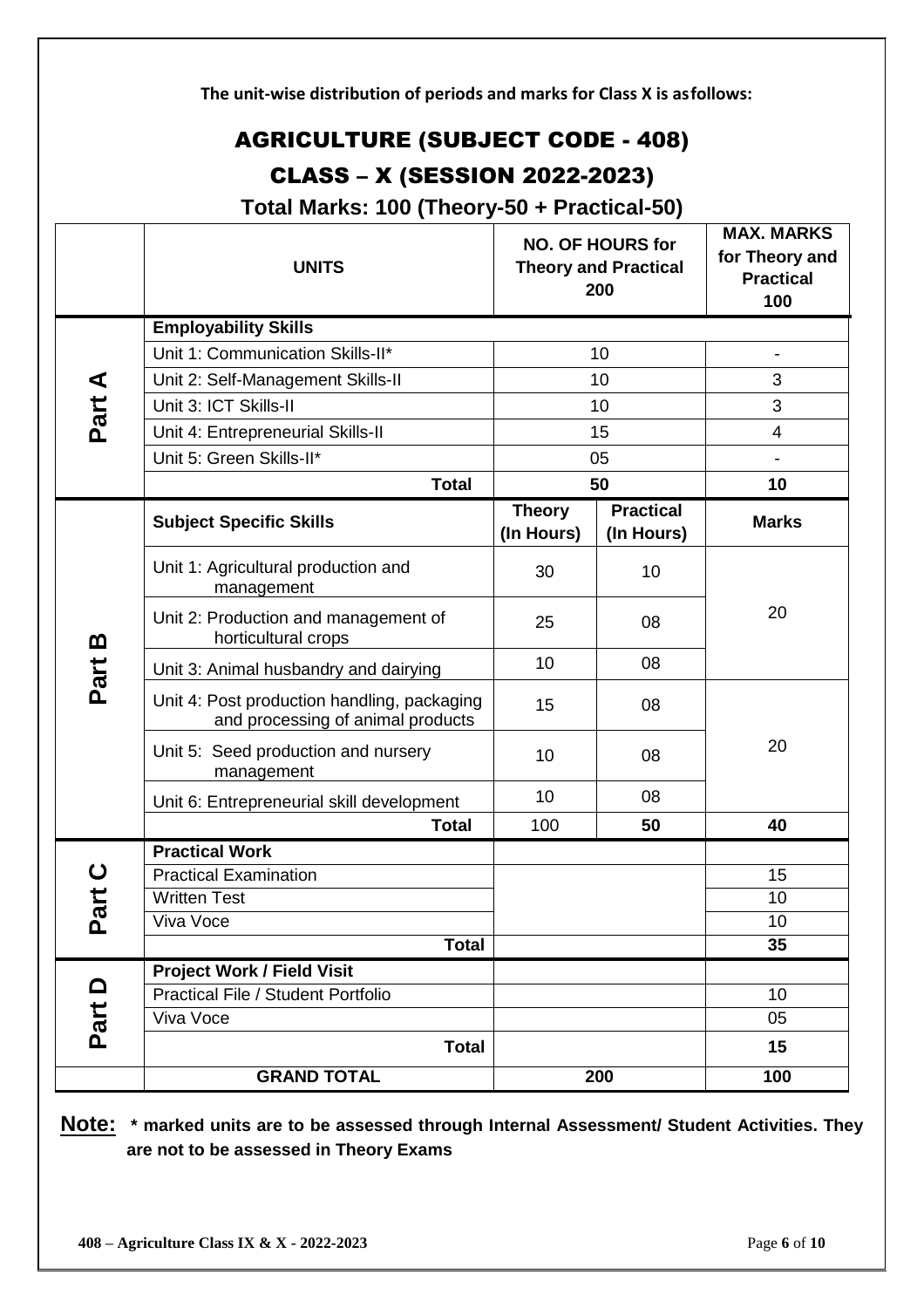## **DETAILED CURRICULUM/TOPICS FOR CLASS X:**

## **Part-A: EMPLOYABILITY SKILLS**

| <b>S. No.</b> | <b>Units</b>                                               | <b>Duration in Hours</b> |
|---------------|------------------------------------------------------------|--------------------------|
|               | Unit 1: Communication Skills-II*                           | 10                       |
| 2.            | Unit 2: Self-management Skills-II                          | 10                       |
| 3.            | Unit 3: Information and Communication Technology Skills-II | 10                       |
| 4.            | Unit 4: Entrepreneurial Skills-II                          | 15                       |
| 5.            | Unit 5: Green Skills-II*                                   | 05                       |
|               | TOTAL                                                      | 50                       |

**Note: \* marked units are to be assessed through Internal Assessment/ Student Activities. They are not to be assessed in Theory Exams** 

**The detailed curriculum/ topics to be covered under Part A: Employability Skills can be downloaded from CBSE website**.

## **Part-B – SUBJECT SPECIFIC SKILLS**

- Unit 1: Agricultural production and management
- Unit 2: Production and management of horticultural crops
- Unit 3: Animal husbandry and dairying
- Unit 4: Post production handling, packaging and processing of animal products
- Unit 5: Seed production and nursery management
- Unit 6: Entrepreneurial skill development

| UNIT 1: AGRICULTURAL PRODUCTION AND MANAGEMENT |                                                                                                                                                                                                                   |
|------------------------------------------------|-------------------------------------------------------------------------------------------------------------------------------------------------------------------------------------------------------------------|
| 1.                                             | <b>Brief Crop Production practices:</b>                                                                                                                                                                           |
| 2.                                             | Cereals- rice, wheat and maize. (Seed sowing, line spacing etc. methods will be<br>covered in practical. No question to be asked in theory examination from this<br>portion)                                      |
| 3.                                             | Pulses- chick pea, pigeon pea, pea, lentil, urd, moong and soybean. (Seed sowing,<br>line spacing etc. methods will be covered in practical. No question to be asked<br>in theory examination from this portion). |
| 4.                                             | Oilseed- mustard, groundnut and sunflower.                                                                                                                                                                        |
| 5.                                             | Fodder & fibre crops- berseem, cotton, jute and mesta.                                                                                                                                                            |
| 6.                                             | Commercial crop-Sugarcane, tea, coffee.)                                                                                                                                                                          |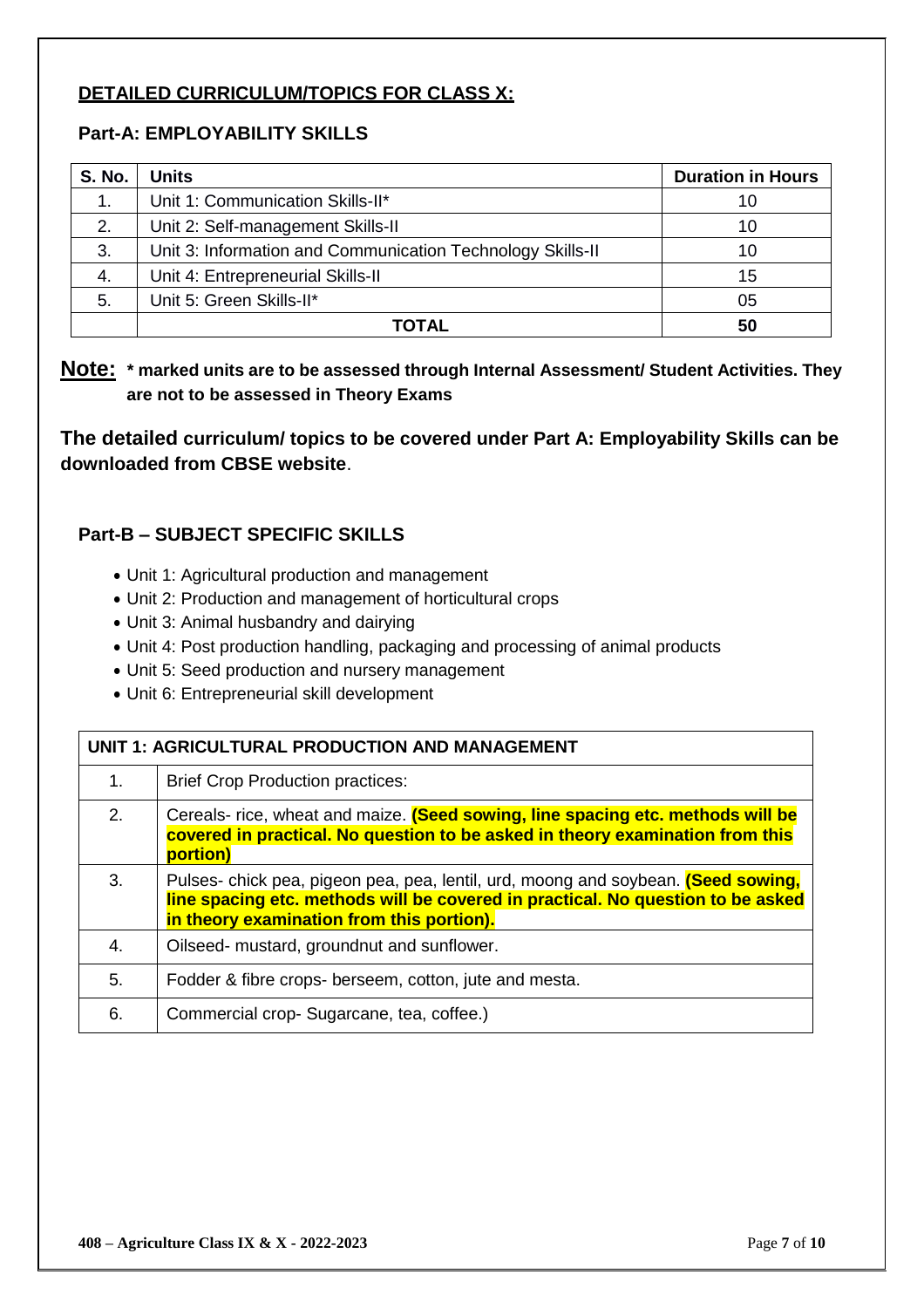|    | UNIT 2 : PRODUCTION AND MANAGEMENT OF HORTICULTURAL CROPS                                                                                                                                                                                |
|----|------------------------------------------------------------------------------------------------------------------------------------------------------------------------------------------------------------------------------------------|
| 1. | Fruits-mango, banana, guava, citrus, grapes, pomegranate, apple, cashew, coconut                                                                                                                                                         |
|    | and areca nut. (Propagation methods will be covered in practical. No question<br>to be asked in theory examination from this portion)                                                                                                    |
| 2. | Vegetable- potato, cauliflower, cabbage, tomato, brinjal, chilli, bhindi, cucurbits, pea.<br>(Nursery raising and propagation methods will be covered in practical. No<br>question to be asked in theory examination from this portion). |
| 3. | Flower-Rose, tube rose, marigold. (Nursery raising and propagation methods will<br>be covered in practical. No question to be asked in theory examination from<br>this portion)                                                          |
| 4. | Spices- turmeric, coriander, cumin, black pepper.                                                                                                                                                                                        |
| 5. | Note: Selected crops may be taken Crop Protection                                                                                                                                                                                        |
|    | i). Common Pests, disease and management practices (To be covered in                                                                                                                                                                     |
|    | practical. No question to be asked in theory examination from this                                                                                                                                                                       |
|    | portion).                                                                                                                                                                                                                                |
|    | ii). Pesticides <i>(Identification of pesticides to be covered in practical. No</i>                                                                                                                                                      |
|    | question to be asked in theory examination from this portion).                                                                                                                                                                           |
| 6. | Post-Harvest handling of important agricultural produce.                                                                                                                                                                                 |

|    | UNIT 3 : ANIMAL HUSBANDRY & DAIRYING                                                                                                                      |  |  |
|----|-----------------------------------------------------------------------------------------------------------------------------------------------------------|--|--|
| 1. | Nutrition and maintenance of livestock. Breeding and care of farm animals.                                                                                |  |  |
| 2. | Uses of livestock products and by-products.                                                                                                               |  |  |
| 3. | Vaccination schedule of common farm animals and poultry (To be covered in<br>practical. No question to be asked in theory examination from this portion). |  |  |
| 4. | Important diseases of farm animals and their control                                                                                                      |  |  |

**UNIT 4 : POST PRODUCTION HANDLING, PACKAGING AND PROCESSING OF ANIMAL PRODUCTS**

| 1. | Handling of raw milk, pasteurization and packaging of heat processed milk.      |  |  |
|----|---------------------------------------------------------------------------------|--|--|
|    | (To be covered in practical. No question to be asked in theory examination      |  |  |
|    | from this portion).                                                             |  |  |
| 2. | Common milk products : Paneer, Dahi, cheese, khoya, srikhand, butter, ghee, ice |  |  |
|    | cream, milk powder, Chnna and Khoya based products                              |  |  |
| 3. | Meat & meat products: chicken and mutton                                        |  |  |
|    |                                                                                 |  |  |

| UNIT 5 : SEED PRODUCTION AND NURSERY MANAGEMENT |                                                                                                                                              |  |
|-------------------------------------------------|----------------------------------------------------------------------------------------------------------------------------------------------|--|
|                                                 | Common principles of pollination and fertilization in crops. Self and cross pollinated                                                       |  |
| 1.                                              | crops, Definition of pure lines, inbred, hybrids, composites and synthetics.                                                                 |  |
| 2.                                              | Nursery bed preparation, treatment of nursery soil, seed treatment, seed sowing, care<br>of seedlings in nursery, common nursery structures. |  |
|                                                 | (To be covered in practical. No question to be asked in theory examination from                                                              |  |
|                                                 | this portion).                                                                                                                               |  |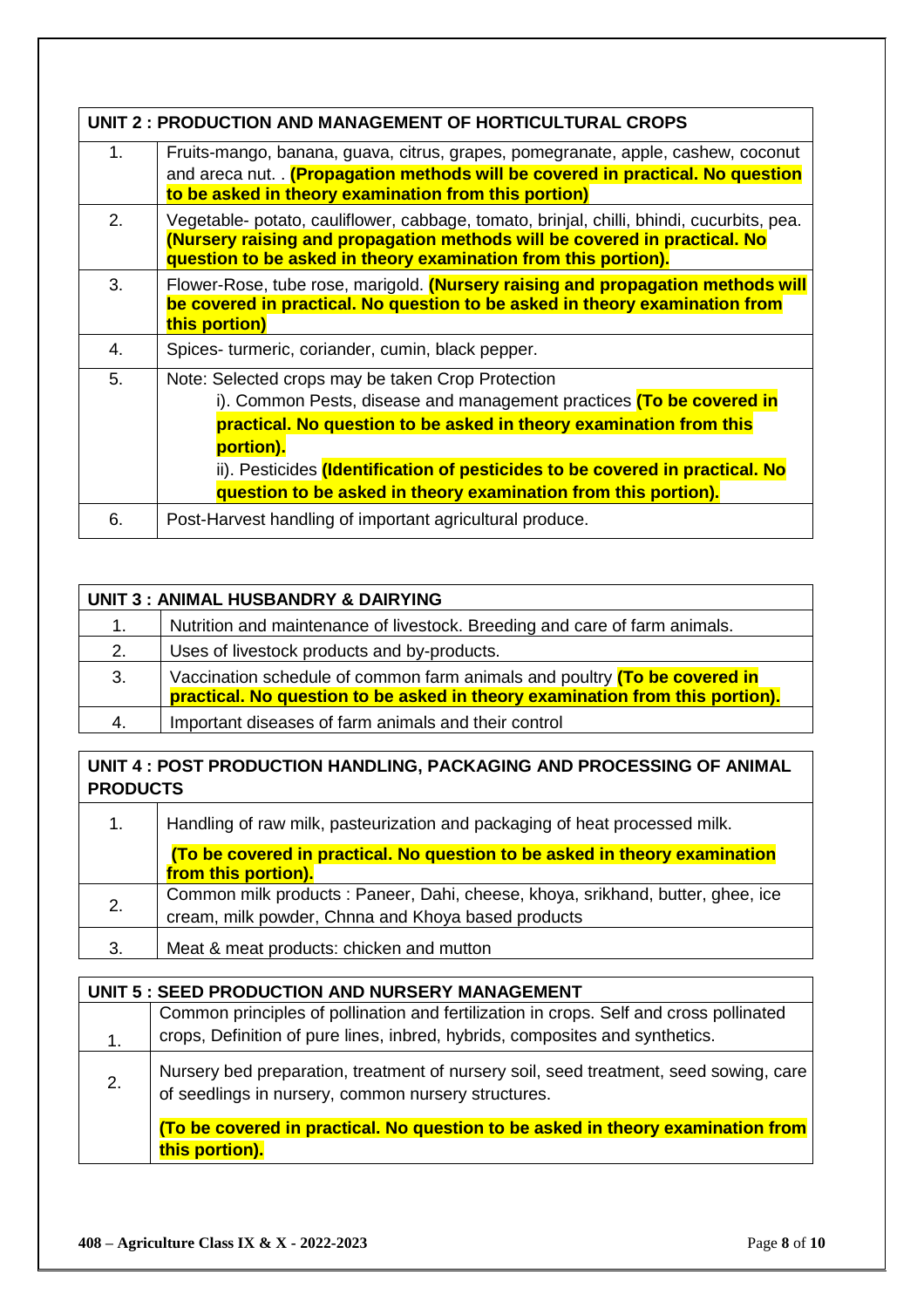| UNITS 6 : ENTREPRENEURIAL SKILL DEVELOPMENT |                                                                                                   |
|---------------------------------------------|---------------------------------------------------------------------------------------------------|
| 1.                                          | Apiculture                                                                                        |
|                                             | (To be covered in practical. No question to be asked in theory examination from<br>this portion)  |
| 2.                                          | Lac culture                                                                                       |
| 3.                                          | Sericulture                                                                                       |
| 4.                                          | Pisciculture                                                                                      |
| 5.                                          | Mushroom culture                                                                                  |
| 6.                                          | Biogas, fertilizers and sanitation                                                                |
| 7 <sub>1</sub>                              | Processing of Horticultural Produce                                                               |
|                                             | (To be covered in practical. No question to be asked in theory examination from<br>this portion). |
| 8.                                          | Terrarium preparation                                                                             |
| 9.                                          | Ornamental fish culture                                                                           |

### **TEACHING ACTIVITIES**

The teaching and training activities have to be conducted in classroom, laboratory/ workshops and field visits. Students should be taken to field visits for interaction with experts and to expose them to the various tools, equipment, materials, procedures and operations in the workplace. Special emphasis should be laid on the occupational safety, health and hygiene during the training and field visits.

### **CLASSROOM ACTIVITIES**

Classroom activities are an integral part of this course and interactive lecture sessions, followed by discussions should be conducted by trained teachers. Teachers should make effective use of a variety of instructional or teaching aids, such as audio-video materials, colour slides, charts, diagrams, models, exhibits, hand-outs, online teaching materials, etc. to transmit knowledge and impart training to the students.

### **PRACTICAL WORK IN LABORATORY/WORKSHOP**

Practical work may include but not limited to hands-on-training, simulated training, role play, case based studies, exercises, etc. Equipment and supplies should be provided to enhance hands-on learning experience of students. Only trained personnel should teach specialized techniques. A training plan that reflects tools, equipment, materials, skills and activities to be performed by the students should be submitted by the teacher to the Head of the Institution.

#### **SKILL ASSESSMENT (PRACTICAL)**

Assessment of skills by the students should be done by the assessors/examiners on the basis of practical demonstration of skills by the candidate, Practical examination allows candidates to demonstrate that they have the knowledge and understanding of performing a task. This will include hands-on practical exam and viva voce. For practical, there should be a team of two evaluators. The same team of examiners will conduct the viva voce.

**Project Work** (individual or group project) is a great way to assess the practical skills on a certain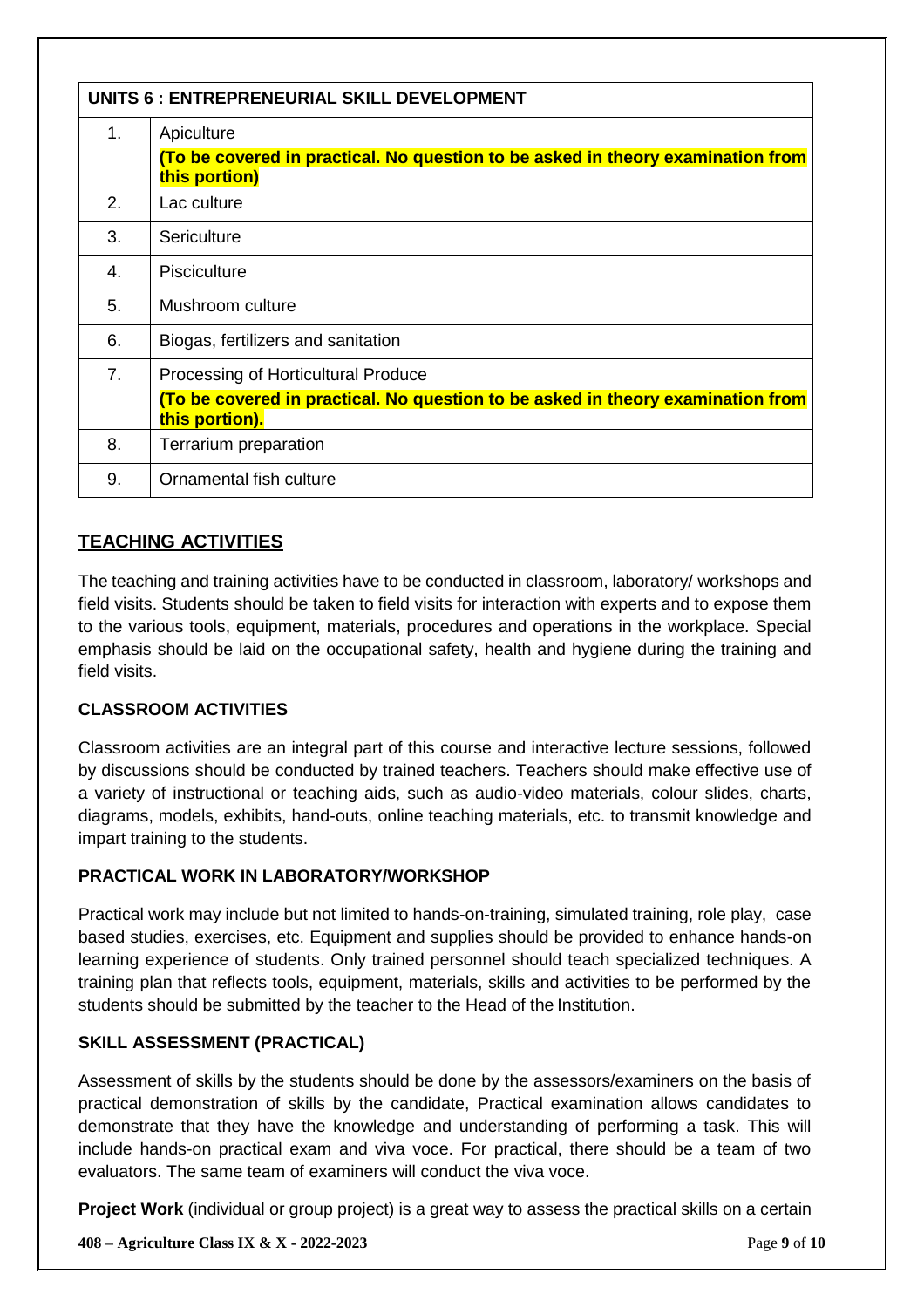time period or timeline. Project work should be given on the basis of the capability of the individual to perform the tasks or activities involved in the project. Projects should be discussed in the class and the teacher should periodically monitor the progress of the project and provide feedback for improvement and innovation. Field visits should be organised as part of the project work. Field visits can be followed by a small-group work/project work. When the class returns from the field visit, each group might be asked to use the information that they have gathered to prepare presentations or reports of their observations. Project work should be assessed on the basis of practical file or student portfolio.

**Student Portfolio** is a compilation of documents that supports the candidate's claim of competence. Documents may include reports, articles, photos of products prepared by students in relation to the unit of competency.

**Viva voce** allows candidates to demonstrate communication skills and content knowledge. Audio or video recording can be done at the time of viva voce. The number of external examiners would be decided as per the existing norms of the Board and these norms should be suitably adopted/adapted as per the specific requirements of the subject. Viva voce should also be conducted to obtain feedback on the student's experiences and learning during the project work/field visits.

#### **ORGANISATION OF FIELD VISITS/ EDUCATIONAL TOURS**

In a year, at least 3 field visits/educational tours should be organised for the students to expose them to the activities in the workplace.

Visit a Vegetable Farm and observe the following: Location, Site, Office building, Store, Pot yard, Packing Yard, Seed bed, Nursery bed, Water tank/Tube well, Gate and fencing. During the visit, students should obtain the following information from the owner or the supervisor of the Vegetable Farm:

- 1. Area under Cultivation and its layout
- 2. Types of vegetable raised
- 3. Name of varieties grown
- 4. Number of crops raised annually
- 5. Total production of particular vegetable grown annually
- 6. Sale procedure
- 7. Manpower engaged
- 8. Total expenditure of growing vegetables
- 9. Total annual income
- 10. Profit/Loss (Annual)
- 11. Any other information